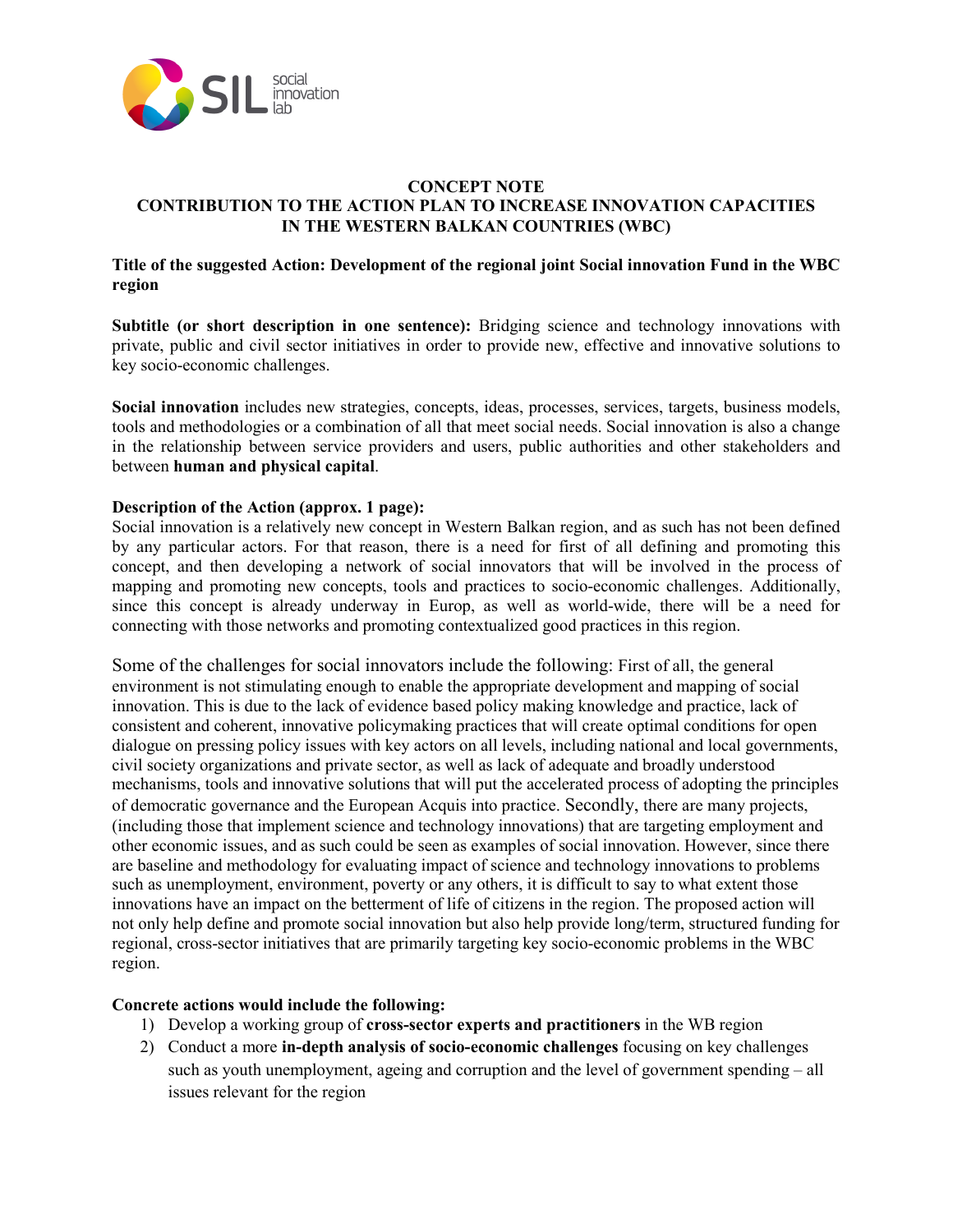

- **3)** Develop a **joint Social Innovation Fund** that would bridge science and technology innovations with public, private and civil sector initiatives with the goal to provide joint, cross-sector and multi-disciplinary solutions to key socio-economic challenges, as defined in the previous action. **This action would require a joint discussion on the institutional structure of the SI Fund as well as the suggestions on the funding structure.**
- 4) **Initiate the regional SI competition award for best SI practices**

# **References to running activities, lessons learnt from other regions, etc. (one paragraph):**

Most of the growth in WBC (in science and technology but not social innovation) could be seen in the academia and the business sector (to some extent) through the projects financed by the pre-structural funds in the fields of science, R&D and innovation, but not necessarily social innovation There are also some projects focusing on the strengthening of the SME sector and the creation of new jobs, especially in the lagging areas through the investment in the development of new and existing infrastructure in business zones, the development of new and existing incubators and other SME support institutions as well as the development of tourism infrastructure. Additionally, there are programmes implemented through the national government agency, e.g. Business Innovation Centre of Croatia (BICRO), which is primarily oriented towards technology and innovation in the SME sector but without the real implementation to key socio-economic challenges. Additionally, there are many initiatives focusing on the promotion of social entrepreneurship, which is really only one component of social innovation and is only now in the process of development.

There are many successful examples in EU and worldwide that have been promoted by the following networks**: Social Innovation Europe, Social Innovation Exchange (SIX), the Young Foundation, and many others**. SIL is a country partner to the EU/funded Social Innovation Europe and a member of SIX.

## **Actors to be involved in the implementation and their roles (max. half a page):**

**Social Innovation Laboratory (SIL)** – a regional hybrid organization, aimed at the creation of an innovative policy laboratory for social innovation where knowledge, ideas and practices meet to find solutions for development challenges in the WBC regional socio-economic context. SIL was registered in Croatia but is acting in the Western Balkans (seven countries of the region) through co-founders based in Croatia, Serbia and Macedonia, as well as a wide "hub community" of NGOs, private firms, think tanks, universities and other organizations who will partner with SIL on specific projects and activities. SIL will identify and coordinate the action with relevant actors in different sectors, as well as its Regional Advisory Board, composed of a network of 15 experts from academia, research institutes, business, public and civil sectors who will provide in-depth assessment of the key socio-economic challenges in each of the WB countries and recommendations in the development of the SI Fund, and the SI network.

#### **Other key actors:**

**Working group -** consisting of practitioners and experts from the region

Relevant **national public bodies** - relevant ministries will be involved in the development of the SI Fund and the funding structure.

**Relevant regional bodies** – it will be important to include bodies such as e.g. the Regional Cooperation Council in the development of the funding structure of the SI Fund.

**Other institutions** – include representatives from the EU delegations on the process of SI funding development so that recommendations enter the EU funding cycles (primarily IPA and the European Social Fund).